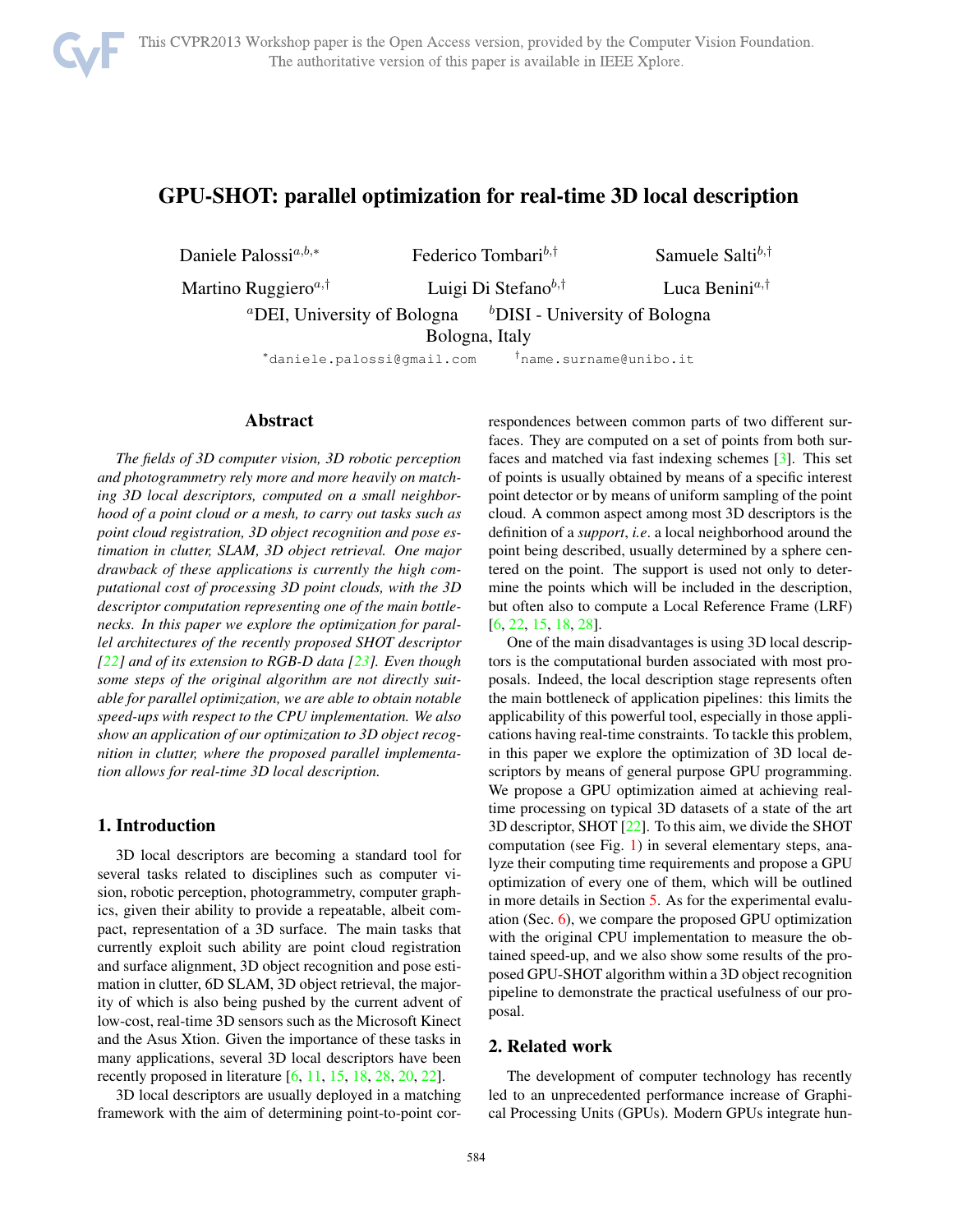

Figure 1: The elementary steps involved in the computation of the SHOT descriptor on each 3D point together with their computational weight (in % of the total CPU execution time) estimated by our profiling.

dreds of processors on the same device, communicating through low-latency and high bandwidth on-chip networks and memory hierarchies. Additionally, such scalable computation power and flexibility is delivered at a rather low cost by commodity GPU hardware. Besides hardware performance improvement, the programmability of GPUs has also been significantly increased in the last years [12]. Several GPU-accelerated image processing and computer vision libraries are already available in literature [7, 1, 9, 2]. Usually, they offer an OpenCV-like programming interface to easily port existing OpenCV applications, while taking advantage of the high level of parallelism and computing power available on recent GPUs. GPU acceleration has been applied to several computer vision tasks, such as segmentation  $[25]$ , feature processing  $[4, 27]$ , stereo imaging and vision [29, 30], machine learning and data processing  $[17, 8, 31]$ , particle filtering  $[14]$ , optical flow  $[16]$ , edge detection [13].

However, only a few 3D descriptors have been already ported on GPUs. The Fast Point Feature Histograms [18] and Point Pair Features [5], for example, have parallelized versions already available in the PCL library [19]. However, almost all the mentioned GPU-accelerated computer vision algorithms use the CUDA programming interface, which strongly limits the portability and flexibility of the implementation. Though CUDA provides a generalpurpose model for data parallelism as well as low-level access to hardware, only OpenCL provides an open, industrystandard framework which is supported by nearly all processor manufacturers including AMD, Intel, and NVIDIA, as well as others that serve the mobile and embedded computing markets. As a result, applications developed in OpenCL are theoretically portable across a wide variety of GPUs and CPUs. This scenario motivated our idea of porting and optimizing the 3D SHOT local descriptor [22] on GPU-based architecture leveraging an OpenCL implementation.

# 3. The SHOT descriptor

The SHOT descriptor  $[22]$  encodes a signature of histograms of topological traits. A 3D spherical grid of radius  $r$ , made out of 32 sectors, is centered at the 3D point being described and oriented according to a unique Local Reference Frame (LRF) which is invariant with respect to rotations and translations. The computation of the LRF is based on the EigenValue Decomposition of the distance-weighted covariance matrix of the points within the 3D grid. For each of the 32 spherical grid sectors a one-dimensional histogram with  $b<sub>S</sub> + 1$  bins is computed by accumulating the cosine of the angle between the normal at the keypoint and the normal of each of the points belonging to the spherical grid sector. The final descriptor is then formed by orderly juxtaposing all histograms together according to the canonical orientation provided by the LRF, its size being equal to  $(b<sub>S</sub>+1) \cdot 32$ elements. To better deal with quantization effects, quadrilinear interpolation is applied to each accumulated element. Finally, to improve robustness with respect to point density variations, the descriptor is normalized to unit length. Fig. 1 reports the several steps involved in the computation of the SHOT descriptor. For more details concerning the SHOT descriptor we refer the reader to  $[22]$ . If color information is available at each 3D point (*e.g*. when using RGB-D sensors), an additional set of histograms can be computed [23], where the  $L_1$  norm between the  $Lab$  triplet of the keypoint and that of each point of the spherical grid sector is accumulated in each histogram, quantized into  $b<sub>C</sub> + 1$  bins. The two sets of histograms, *i.e*. those associated to shape and those related to color, are joined together to form the final *color-SHOT* descriptor [23].

# 4. The Fermi GPU Architecture and OpenCL

The Fermi-based GPU used in this work is a Nvidia Tesla C2075, a two-level shared memory parallel machine comprising 448 SPs (Stream Processsors) organized in 16 SMs (Streaming Multiprocessors). SMs manage the execu-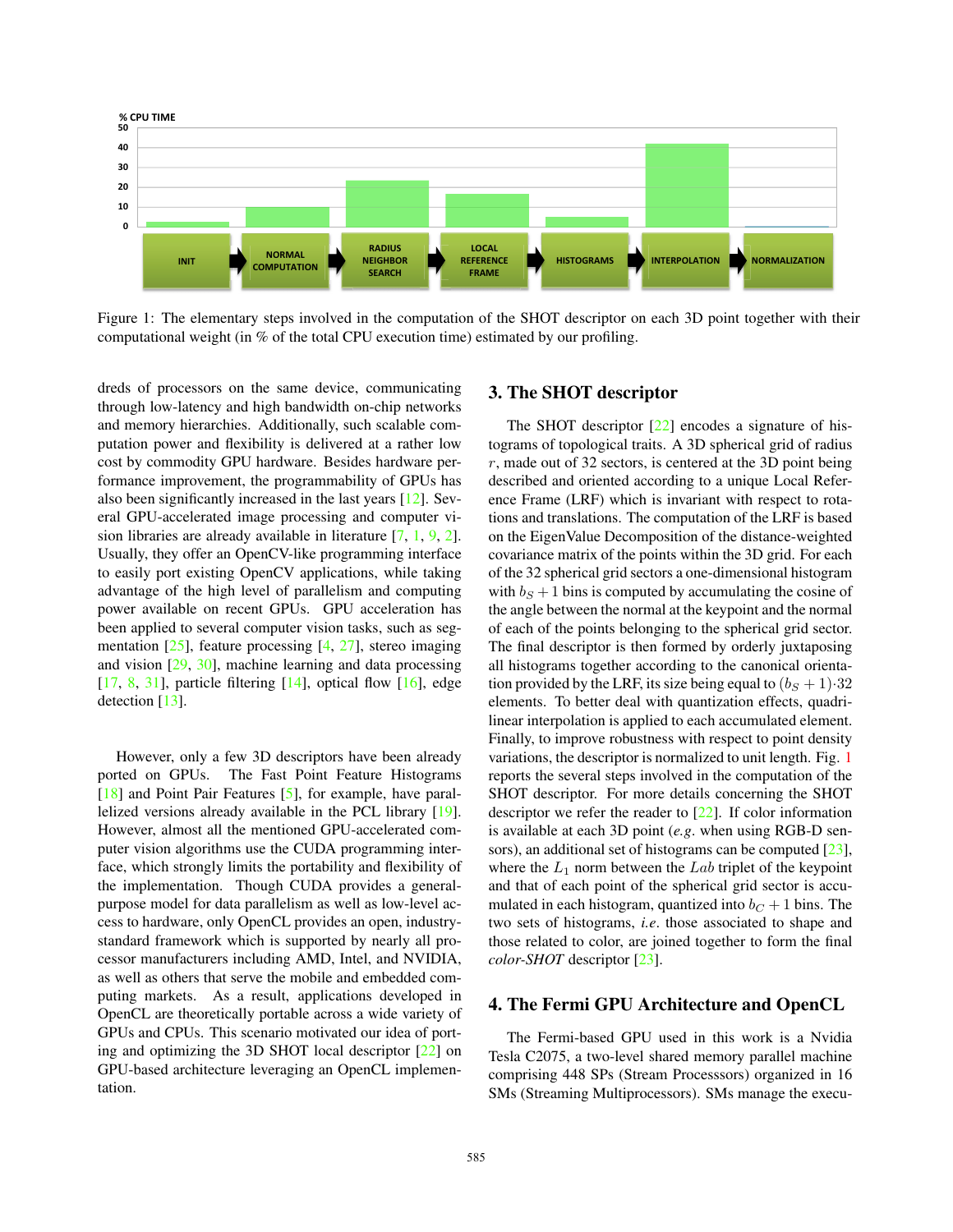tion of programs. All instructions are executed in a SIMD fashion, where one instruction is applied to all threads. This execution method is called SIMT (Single Instruction Multiple Threads). All threads in the same group execute the same instruction or remain idle (different threads can perform branching and other forms of independent work). One of the key architectural innovations that greatly improved both the programmability and performance of GPU applications is on-chip shared memory. In the Fermi architecture, each SM has 64 KB of on-chip memory that can be configured as 48 KB of shared memory with 16 KB of L1 cache or as 16 KB of shared memory with 48 KB of L1 cache. Fermi features also a 768 KB unified L2 cache which provides efficient data sharing across the GPU.

OpenCL (Open Compute Language) is an open industry standard for programming a heterogeneous collection of CPUs, GPUs and other discrete computing devices organized into a single platform. OpenCL programming involves running code on two different platforms: a host system that relies on one or more CPUs to perform calculations, and a OpenCL-enabled NVIDIA GPU (the device). The device works as a coprocessor to the host, so a part of the application is executed on the host and the rest, typically calculation intensive, on the device. The OpenCL framework fits the concepts of SP and SM, respectively, with WI (Work-Item) and WG (Work-Group).

# 5. GPU optimization

To carry out a GPU optimization of the SHOT descriptor, we first performed an accurate profiling, aimed at determining which elementary operations involved in the descriptor computation are computationally more relevant, as well as those that are more suited to parallelization. Fig. 1 reports the average % over the total measured CPU execution time associated to each elementary step of the SHOT descriptor. The three steps taking the longest time to complete are the search of the neighbors within the spherical support, the computation of the LRFs, and the quadrilinear interpolation.

It is worth pointing out that a preliminary task to be carried out previously to the descriptor computation concerns the setup of the OpenCL structures. In particular, the OpenCL program is created together with all kernel instances on which it will be executed. In addition, also the data structures (buffers) aimed at data transferring between CPU and GPU have to be allocated. However, this overhead has to be paid only once, at application start-up. We will now analyze all elementary step related to the SHOT descriptor, and describe the proposed specific optimization.



Figure 2: Spherical support built around the given feature point used during Radius Neighbor Search.

#### 5.1. Normal computation

The normal computation kernel takes as input a 3D mesh. The computation of the normal vectors for each point of the mesh can be divided into two main stages. The first stage computes the normal vector for each polygon of the mesh, while the second one calculates the normal vector for each point. The normal vector at each point is obtained by weighting, according to the polygon areas, the polygonal normals on all polygons adjacent to each point which were calculated in the first step. Clearly, the computational time taken by the entire task is proportional to the number of points in the input cloud, however it is usually less than 10% of the overall description time even considering meshes with huge number of points (Fig. 1).

Our OpenCL implementation of the normal computation reflects the described steps since this task is split into two distinct OpenCL kernels: the first computes the polygonal normals, while the second one computes the normal at each point. In the first kernel, one OpenCL work-item has been allocated for each polygon normal calculation. The second one exploits one OpenCL work-item for the computation of the normal for each point in the mesh. This implementation choice has been mainly dictated by the lack of synchronization barrier between different work-groups in the OpenCL API. This becomes particular relevant in this case because, considering the second step, it is not guaranteed that all the polygonal normals are being computed by the work-items in the same work-group. Considering the data structures deployed in this step of the algorithm, all the information is stored in the global memory of the GPU.

#### 5.2. Radius Neighbor Search

Given each Feature Point (FP), the radius neighbor search step determines the index of all points within the spherical support centered at the given FP (neighbors points) (see Fig. 2).

The OpenCL kernel implementing the radius neighbor search exploits a number of work-groups equal to the num-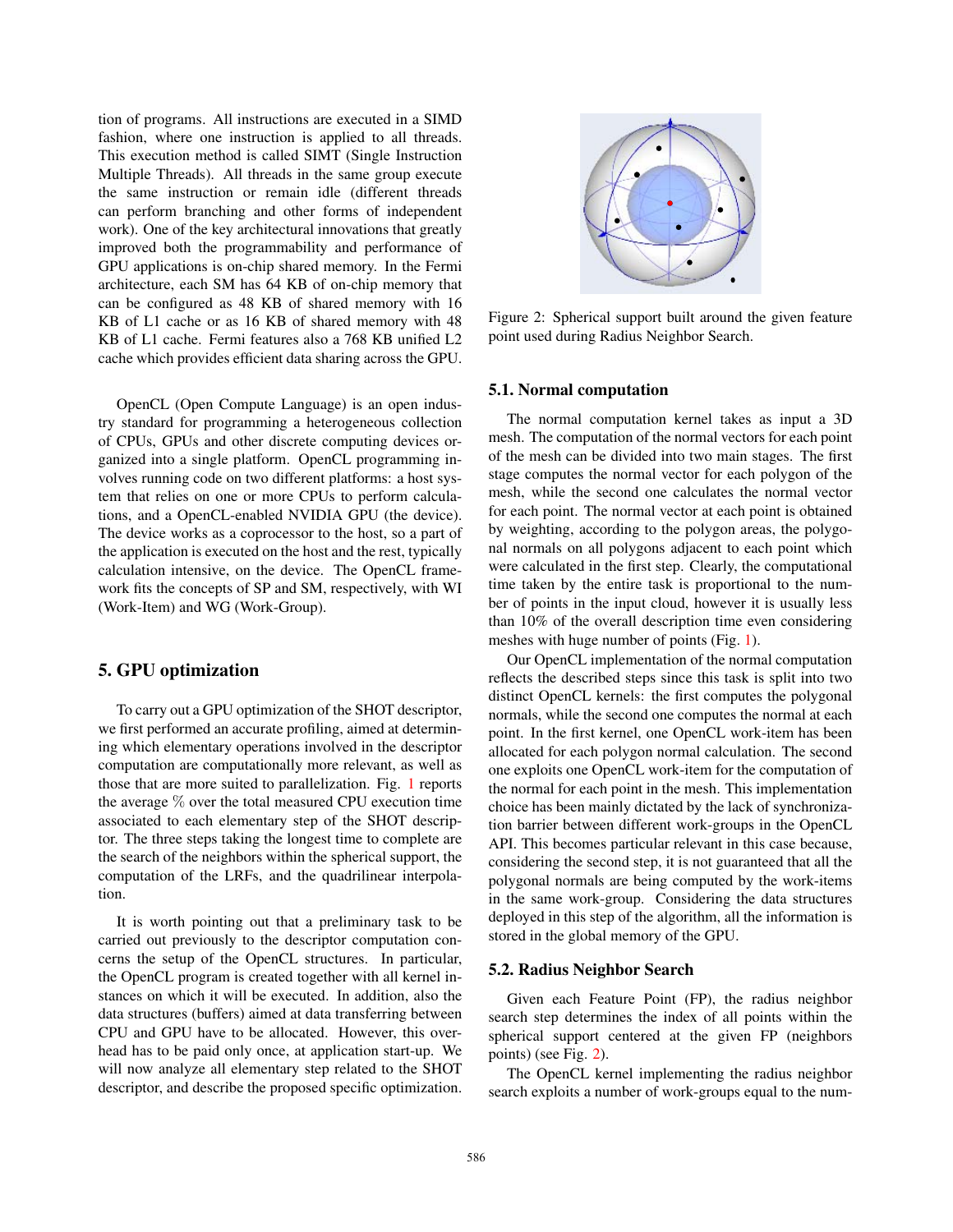ber of FPs. All points in the cloud, stored in the global memory, are used by every work-group. Considering each work-group, the computation is equally partitioned among the work-items considering the indexes of the points within the cloud. Each work-item scans the subset of the points whose index is a multiple of its local *id*. This way, it is unlikely that a single work-item will find a big amount of neighbours, because typically indexes of neighboring points are numerically close to the index of the central point (FP), and we obtain a more balanced parallel execution.

In order to perform the point search, two private memory buffers are allocated in the private memory and assigned to each work-item. These buffers are used to store temporary results of each work-item (*i.e*. index and distance of the found neighboring points). Additionally, each workitem updates a variable stored in the shared memory with its total number of found neighbors. This information is then used during the last step of the kernel, where all workitems move in parallel their results from the private to the global memory. This also avoids using further barrier synchronization or the delegation of all writes to one work-item only.

A last optimization is obtained by reducing the effective number of points examined by the radius search task. As previously said, the index of a point within the spherical support is typically close to the index of the FP. We can thus reduce the number of visited points, using only those closest to the FP's index (we take a sub-group both before and after the FP's index). Using such optimization, a performance improvement proportional to the size of the cloud has been obtained.

#### 5.3. Local Reference Frame

This step computes a Local Reference Frame (LRF) for the current FP, first by computing the 3x3 covariance matrix of the spherical support centered on the FP, then by computing the EigenValue Decomposition of the matrix and disambiguating the sign of the three eigenvalues. Thanks to its iterative procedure, the covariance matrix computation is a good candidate for a parallel porting. The input to this substep is represented by the list of the neighboring points obtained in the previous radius search step, since each neighbor will contribute to build up the covariance matrix.

The covariance matrix computation kernel is executed by a number of work-groups equal to six times the number of the FPs, since each work-group computes one of the six elements of each covariance matrix (exploiting the symmetric property of the covariance matrix). Every work-item within the work-group uses two local memory buffers for temporary partial data. The final 3x3 matrix, which is stored in the global memory shared by all work-groups, is generated by reducing the temporary buffers exploiting Warp Synchronization  $[26]$ . This technique avoids to perform the final sum of the partial results with only one work-item, thus maximizing performance of the parallel execution.

After the covariance matrix computation, the LRF is computed by taking two eigenvectors of the matrix as two reference axes and performing sign disambiguation of each axis by selecting the hemisphere on which the majority of neighboring points falls [22]. We remind here that, according to the available implementation, in case the density of the two hemispheres is equivalent, a different disambiguation procedure is applied based only on 5 neighboring points. The third reference axis is then computed as the cross product of the other two.

A number of work-groups equal to the number of FP is used for this second substep. The OpenCL implementation presents two particular design choices: the eigenvector computation is assigned to a single work-item for each work-group; the second disambiguation (which is rarely needed and represents anyway a light computational task) is performed on the host side. Two structures are allocated in local memory to store the temporary results of the first disambiguation procedure applied for the two axes. These are then reduced with the same warp synchronization technique used for the covariance matrix computation.

#### 5.4. Histogram Computation

In this stage, a spherical grid of 32 sectors (see Fig. 2) defines 32 volumes in the 3D space, each one used to compute a histogram. Every point falling within each volume contributes to the histogram associated to that volume. The specific contribution brought in by each point is related to its normal (in case only the 3D shape information is deployed) or also to the color triplet associated with the point (in case the color SHOT descriptor is computed, exploiting RGB-D data). We will refer to these two sources of information, respectively, as shape channel and color channel. From a memory footprint viewpoint, there is an important difference between the two channels, since the number of bins associated to a color SHOT histogram is usually three times that associated to a shape-only SHOT histogram. In any case, the task allocates a work-group for each FP and uses the maximum number of work-items allowed by the GPU used. The results are stored in global memory via coalesced accesses, thus exploiting the high bandwidth provided by the memory interface.

#### 5.5. Quadrilinear Interpolation

Following the computation of the histograms associated to the SHOT descriptor, there's an interpolation stage where the contribution brought in by each point within the spherical support is distributed to neighboring histograms along the 4 domains represented by the azimuth, elevation and radial spatial directions, and binning domain of each histogram (for more details about this stage we refer the reader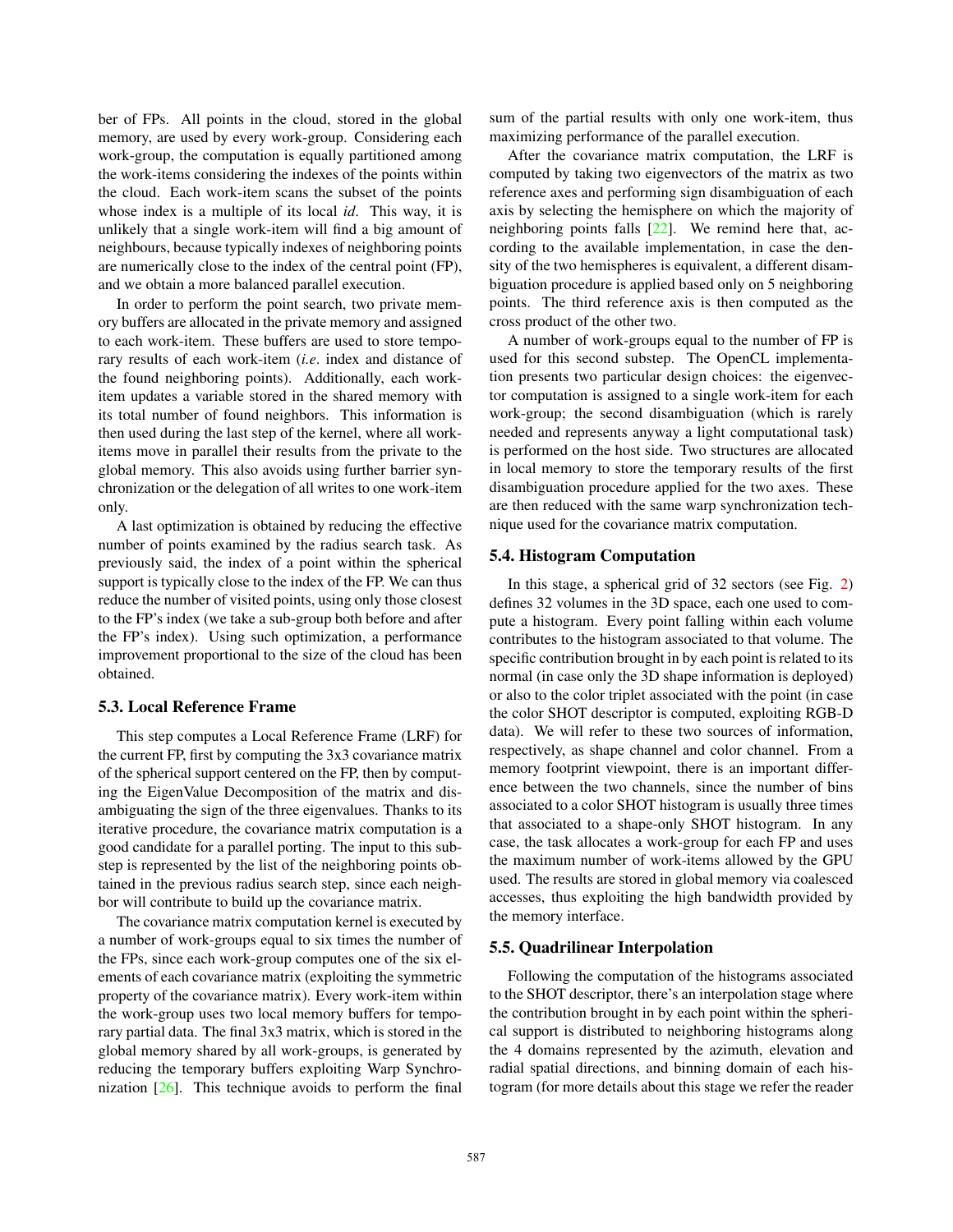

Figure 3: The three clouds used for the experiments in Subsection 6.1: from left to right, Happy Buddha, Dragon, Mario.

to [22]).

This is the heaviest step in term of computational complexity of the original SHOT implementation. The algorithm has to: find the 3D grid sub-sectors involved in the redistribution (three interpolations), compute the interpolation weights, add each weight to the correct histogram and finally compute and add the interpolation weight between adjacent bins of the current histogram (fourth interpolation). The OpenCL implementation of this step is based on two mutually-exclusive kernels, i.e. either single-channel (shape-only SHOT) or double-channel (the color SHOT descriptor) interpolation. The allocated work-groups are as many as the FPs, with a number of work-items equal to the warp size. This configuration is due to the amount of private memory used to store temporary data. A higher number of work-items will indeed generate issues with the size of the available memory. Every work-item executes the interpolation of a sub-set of the neighborhood. The final write operation to global memory is coalescent: all work-items write consecutive locations of the memory and shift a position after every operation.

# 5.6. Normalization

The final step applies  $L_2$  normalization to all elements of the descriptor. In case the color SHOT descriptor is computed, two separate normalization procedures are applied, one on the shape histograms, another one on the color histograms.

The OpenCL parallelization uses a number of workgroups equal to the number of FPs. The  $L_2$  norms are obtained cooperatively by all group-items storing the partial results in an area of local memory sized as the work-group elements. When every item has finished its task, a reduction is performed with the Warp Synchronization technique. The final normalization is computed by one work-item for each element of the descriptor. The final results is stored in global memory with coalescent accesses.

Table 1: GPU configuration used for the experiments in Subsection 6.1

| <b>Model Name</b>              | Tesla C2075 |
|--------------------------------|-------------|
| # of CUDA Cores                | 448         |
| <b>Frequency of CUDA Cores</b> | $1.15$ Ghz  |
| <b>Dedicated Memory</b>        | 6 GB GDDR5  |
| <b>Memory Speed</b>            | $1.5$ Ghz   |
| <b>Memory Interface</b>        | 384-bit     |
| <b>Memory Bandwidth</b>        | 144 GB/sec  |



Figure 4: Exp. 1: speed-up yielded by the proposed GPU optimization over the CPU implementation encompassing all stages of the SHOT descriptor.



Figure 5: Exp. 1: execution times of the proposed GPU optimization on the three point clouds.

### 6. Experimental Results

We tested our parallel implementation against the sequential implementation of SHOT made available by its authors<sup>1</sup>. We performed experiments to measure the speedup brought in by the proposed parallel implementation, and experiments that show how the parallel implementation enables real-time description for the task of object detection in RGB-D data.

<sup>1</sup>http://vision.deis.unibo.it/SHOT/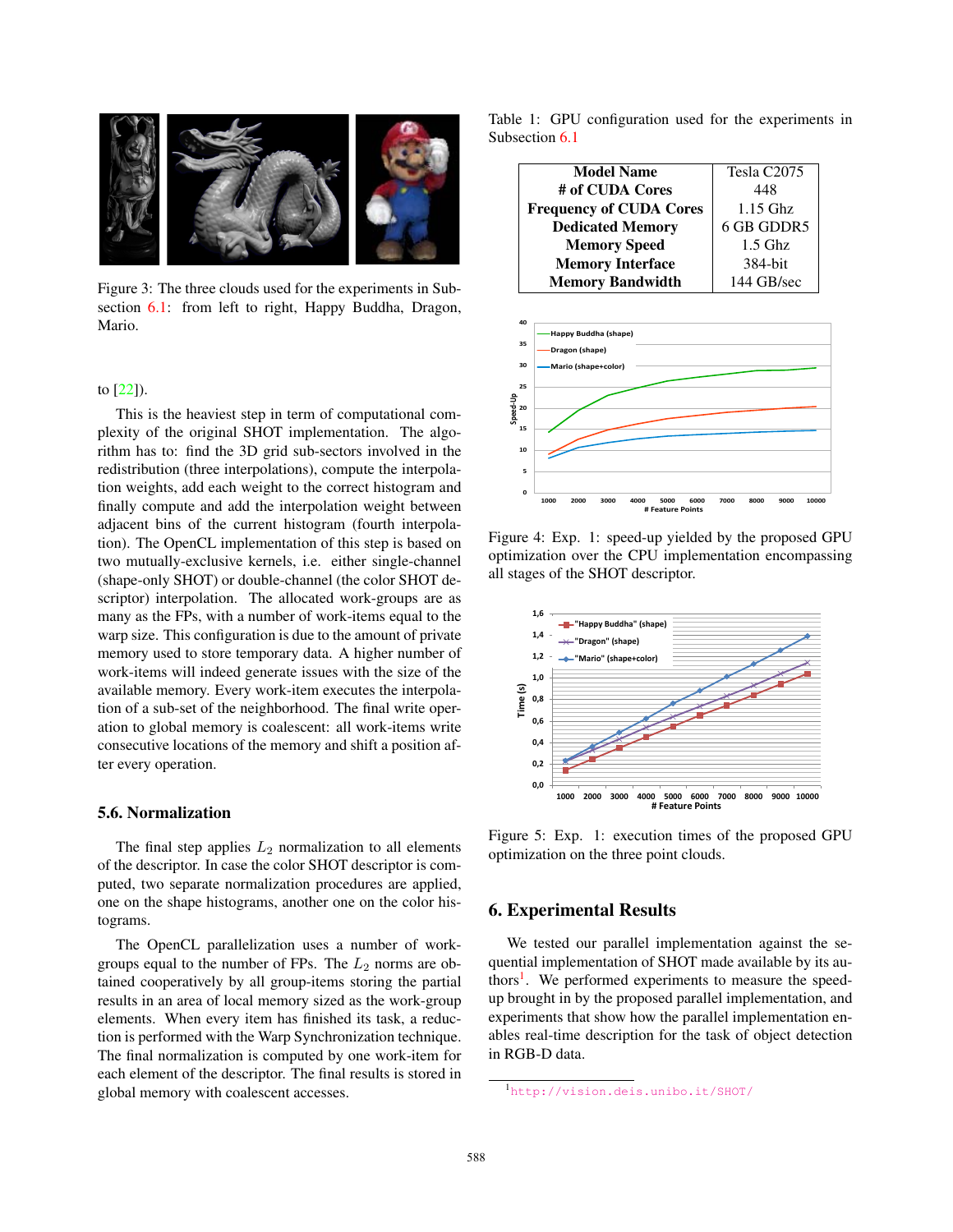## 6.1. GPU vs. CPU evaluation

In this subsection, we present the evaluation of the proposed GPU-based parallel implementation against the original CPU-based sequential implementation of the SHOT descriptor. We provide quantitative results by measuring the total speed-up, computed as the ratio between the CPU measured execution time and the GPU one. The specific GPU configuration employed is reported in Table 1, which is compared with an Intel Xeon 2.13GHz Quadcore CPU equipped with 8192 Kb of cache and 20 GB of system memory. We propose four different experiments, which are based on 2 point clouds (Happy Buddha, Dragon, composed of, respectively, 32328 and 100250 points) taken from the Stanford 3D Scanning Repository<sup>2</sup> and 1 point cloud (Mario, 90190 points) taken from the Bologna dataset [22]. The three point clouds are shown in Fig. 3. On the first two clouds we compute the only-shape SHOT descriptor, whereas on the third one we compute the color extension of the SHOT descriptor [23]. The color SHOT descriptor, which computes histograms also for the RGB channels, is computationally more demanding.

In Experiment 1, we have measured the total speed-up obtained by the proposed GPU optimization over the serial CPU implementation. Results are shown in Fig. 4 for different numbers of feature points on each point cloud, ranging from 1000 to 10000. These results demonstrate the effectiveness of the proposed optimization, with speed-ups of at least 7-8 with 1000 feature points and ranging up to at least 15 for 10000 feature points. Although the RGB-D version seems to benefit less from the parallel optimization, this should instead be ascribed to the smaller size of the Mario point cloud with respect to the other two. Additionally, Fig. 5 reports the measured execution times of GPU-SHOT on the three evaluated point clouds, showing that the time to compute standard sizes of descriptor sets (i.e. between 1000-5000 descriptors) is always greatly below 1s, even in the case of color SHOT.

In Experiment 2, instead, we analyzed the GPU vs. CPU speed-up for each single elementary step associated with the SHOT descriptor. Results are reported in Fig. 6 and are averaged over 1000 descriptors computed on the Mario point cloud. The elementary steps that mostly benefit from the GPU implementation are the radius search, the histogram binning and the interpolation step. Notably, two of these three steps, *i.e*. radius search and interpolation, were two of the three most computationally intensive steps of the original CPU implementation (see Fig. 1).

In Experiment 3 we analyzed how the GPU time concerning each SHOT elementary step varies on different point clouds and by extracting different amounts of descriptors (*i.e*. 1000 and 10000). In this experiment we evalu-



Figure 6: Exp. 2: GPU vs. CPU speed-ups relative to each SHOT elementary step averaged on 1000 descriptors computed on the Mario point cloud.

ate two point clouds: Happy Buddha (shape channel) and Mario (shape and color channels). Results are shown in Fig. 7. As it can be seen from the pie charts, a higher number of points being described reduces the relative computational weight of keypoint-independent stages such as initialization and normal computation which are prominent when computing a small number of descriptors, while on the other hand it proportionally increases the relative burden associated to the keypoint-dependent computational stages. In particular, LRF computation, radius search and interpolation become the most relevant stages with 10000 feature points.

Finally, Experiment 4 aims at comparing the GPU and CPU SHOT implementations not in terms of efficiency but in terms of accuracy for the goal of descriptor matching. Hence, a different version of each of the three evaluated point clouds has been created by randomly rotating them and by adding on each point white Gaussian noise with  $\sigma$ equal to 0.3 times the cloud resolution. Each cloud pair has been then matched by computing the Euclidean distance between SHOT descriptor sets computed on each cloud. Fig. 8 reports the *Precision-vs.-Recall* curves yielded by descriptor matching on each cloud pair. The GPU and CPU versions are basically equivalent in all tested cases, the GPU version exhibiting even slightly improved performance with respect to the serial implementation.

### 6.2. 3D object recognition in clutter with GPU-SHOT

As an additional experiment, we have plugged in the proposed GPU optimization of the SHOT descriptor in a recently proposed pipeline for RGB-D object recognition in clutter [24]. The pipeline exploits both depth and color information coming from a RGB-D sensor and handles multiple instances of the same model simultaneously present in the scene. The model library is represented by a set of different RGB-D views taken around the models. As for the

<sup>2</sup>http://graphics.stanford.edu/data/3Dscanrep/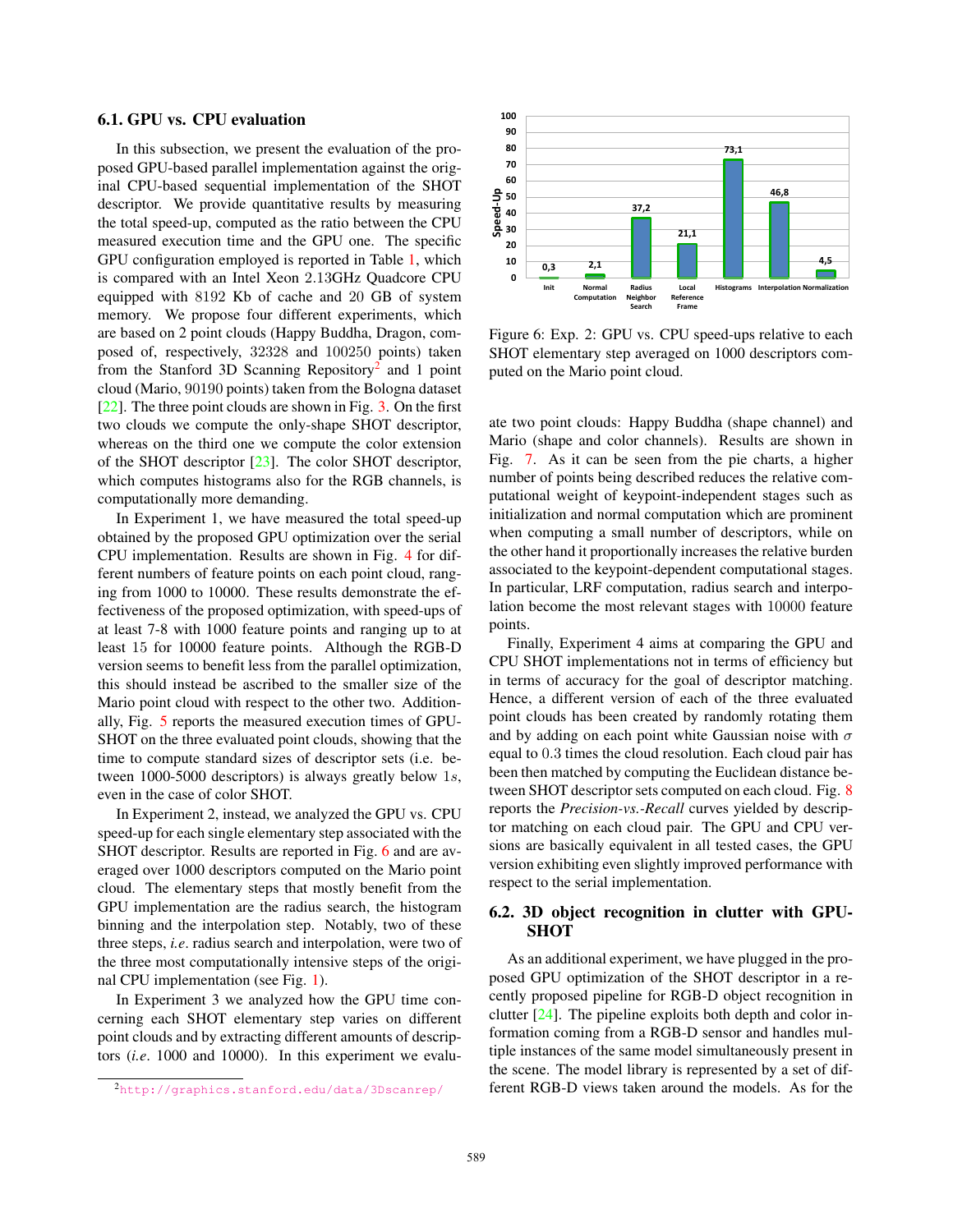

Figure 7: Exp. 3: percentages of total GPU time spent along the several SHOT elementary steps for different clouds (Happy Buddha, Mario) and different numbers of computed descriptors (1000, 10000).



Figure 8: Exp. 4: Precision-Recall curves yielded by matching descriptors over rotated and noisy versions of the evaluated point clouds using the GPU and the CPU SHOT implementations.

first step, a set of keypoints are extracted from the scene and each model view by means of the SURF detector applied on the color frame; then, they are described by means of the color-enhanced version of SHOT [23]. After the description stage, point-to-point correspondences between the scene keypoints and the views in the model library are attained by means of descriptor matching based on *kd-trees*. Next, a 3D Hough Voting stage [21] followed by RANSAC is applied to cluster together subsets of geometrically coherent keypoints, discarding outliers. For each model, the view with the highest number of remaining correspondences is selected as the *best view*: if this number is higher than a threshold (set to 5 in our experiment), the 6-Degree-Of-Freedom (6DOF) pose aligning the best model view to the scene is computed via Absolute Orientation [10] on the validated correspondences.

The proposed optimization did not result in a loss of accuracy of the pipeline, whose good detection performance are retained even when deploying GPU-SHOT. Qualitative samples of the recognition capabilities of the pipeline when used in conjunction with the proposed parallel implementation of SHOT are provided in Fig. 9. GPU-SHOT allows for real-time feature description within such experiment: on

average it describes 1500 SURF keypoints in 180 ms, *i.e*. at 5.5 frame/s. The overall pipeline still takes some seconds to go through all steps, mainly because of detected feature re-projection from 2D to 3D data, which in turn involves a search for a point nearest neighbor, and the matching of the scene descriptors with the model library. Both steps call for the relative GPU optimizations, to obtain a full real-time pipeline.

# 7. Conclusion and Future Works

This paper has proposed GPU-SHOT, the GPU optimization of the various stages building up the SHOT descriptor. The proposed optimization yields notable speed-ups with respect to the sequential CPU version, pushing the use of this descriptor in scenarios based on tight computational constraints. In addition, several steps analyzed and optimized by the proposed implementation are common to other state-of-the-art proposals, *i.e*. normal computation, radius neighbor search and covariance matrix computation. Hence, the proposed optimization could be further deployed to inspire and enable the parallel optimization of other 3D descriptors.

## References

- [1] Y. Allusse, P. Horain, A. Agarwal, and C. Saipriyadarshan. GpuCV: an opensource GPU-accelerated framework for image processing and computer vision. In *ACM Multimedia*, pages 1089–1092, 2008. 2
- [2] P. Babenko and M. Shah. MinGPU: a minimum GPU library for computer vision. *Journal of Real-Time Image Processing*, 3(4):255–268, 2008. 2
- [3] J. Beis and D. Lowe. Shape indexing using approximate nearest-neighbour search in high dimensional spaces. In *Proc. of Comp. Vision and Pattern Recog. (CVPR)*, pages 1000–1006, 1997. 1
- [4] N. Cornelis and L. Van Gool. Fast scale invariant feature detection and matching on programmable graphics hardware. In *Proc. of Comp. Vision and Pattern Recog. Workshops (CVPRW)*, pages 1–8, 2008. 2
- [5] B. Drost and S. Ilic. 3D object detection and localization using multimodal point pair features. In *3DIMPVT*, pages 9–16, 2012. 2